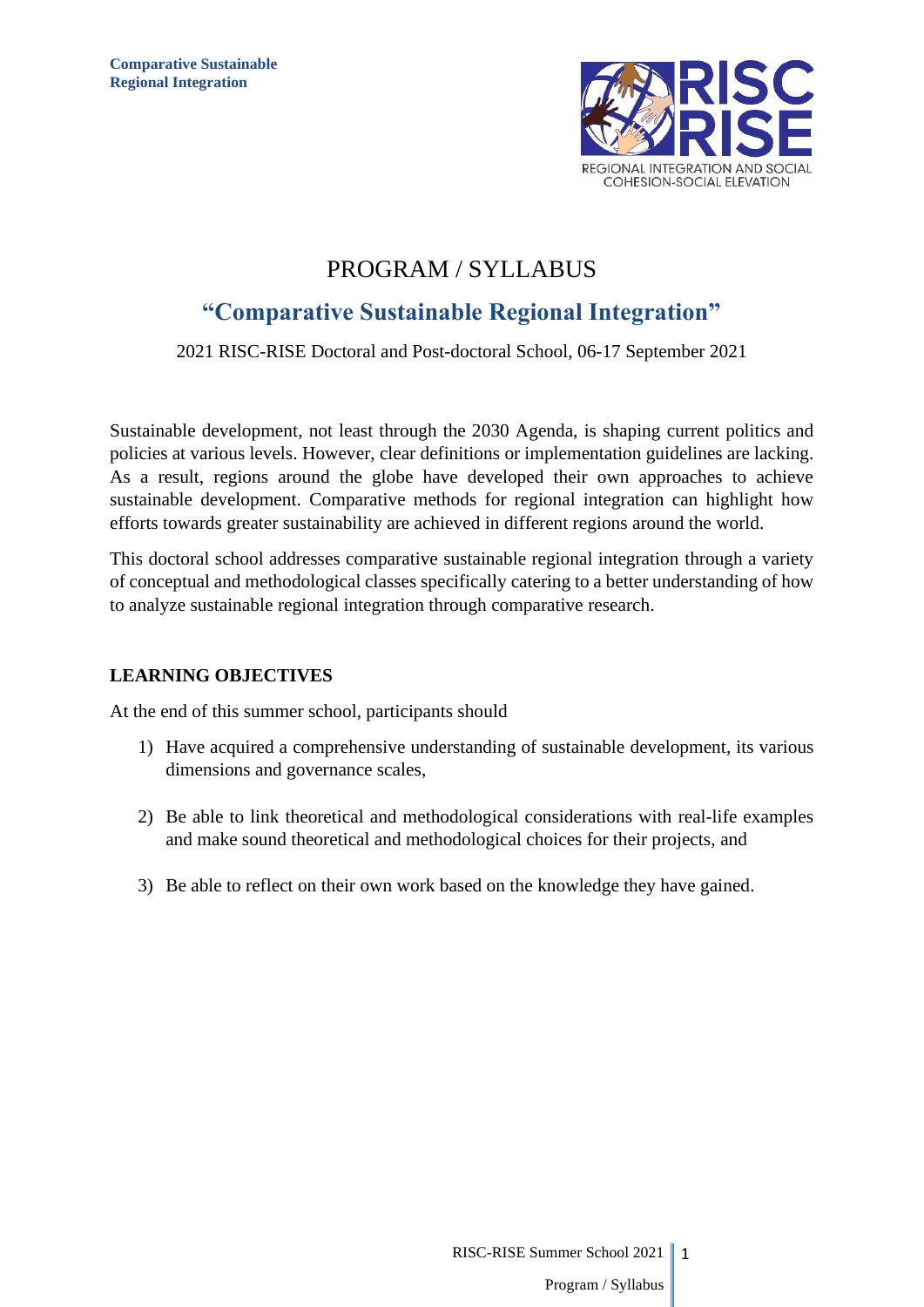## **PROGRAM OVERVIEW**

The summer school is structured along conceptual and methodological classes addressing sustainable development and comparative regionalism. This is complemented by practitioners talks and practical skills trainings.

Furthermore, students are requested to present their work in order to receive in-depth feedback from senior scholars and their peers.

Each day is split into two sessions:

- Session 1: 1:30pm-3:30pm CET
- Session 2: 3:45pm-5:15pm CET

Detailed program and teacher/practitioner info below.

| Day 1                                     | Day 2                                                 | Day 3                      | Day 4                                                 | Day 5                                      |
|-------------------------------------------|-------------------------------------------------------|----------------------------|-------------------------------------------------------|--------------------------------------------|
| <b>WELCOME</b>                            | Methods $1:$<br>Multi-level<br>$Govername{name} - a$  | Concepts II:<br>Social     | Methods $2$ :<br>Comparing<br>Traditional             | Concepts III:<br>Gender and                |
| Practitioner<br>experience                | comparative<br>perspective                            | Development                | Regional<br>Organizations                             | development                                |
| Concepts I:<br>Sustainable<br>Development | Feedback on<br><b>Student</b><br><b>Presentations</b> | Practitioner<br>experience | Feedback on<br><b>Student</b><br><b>Presentations</b> | <b>Practical Skills</b><br><b>Training</b> |

## **Week 1 (06-10 September 2021)**

#### **Week 2 (13-17 September 2021)**

| Day 6                                                 | Day 7                                   | Day 8                                                 | Day 9                                                 | Day $10$                                     |
|-------------------------------------------------------|-----------------------------------------|-------------------------------------------------------|-------------------------------------------------------|----------------------------------------------|
| Feedback on<br><b>Student</b><br><b>Presentations</b> | Concepts IV:<br>Economic<br>Development | Concepts V:<br>Environmental<br>Development           | Methods 3:<br>Inter-regionalism                       | Concepts VI:<br>Participative<br>Development |
| <b>Practical Session</b>                              | Practitioner<br>experience              | Feedback on<br><b>Student</b><br><b>Presentations</b> | Feedback on<br><b>Student</b><br><b>Presentations</b> | Reflections and<br>conclusions               |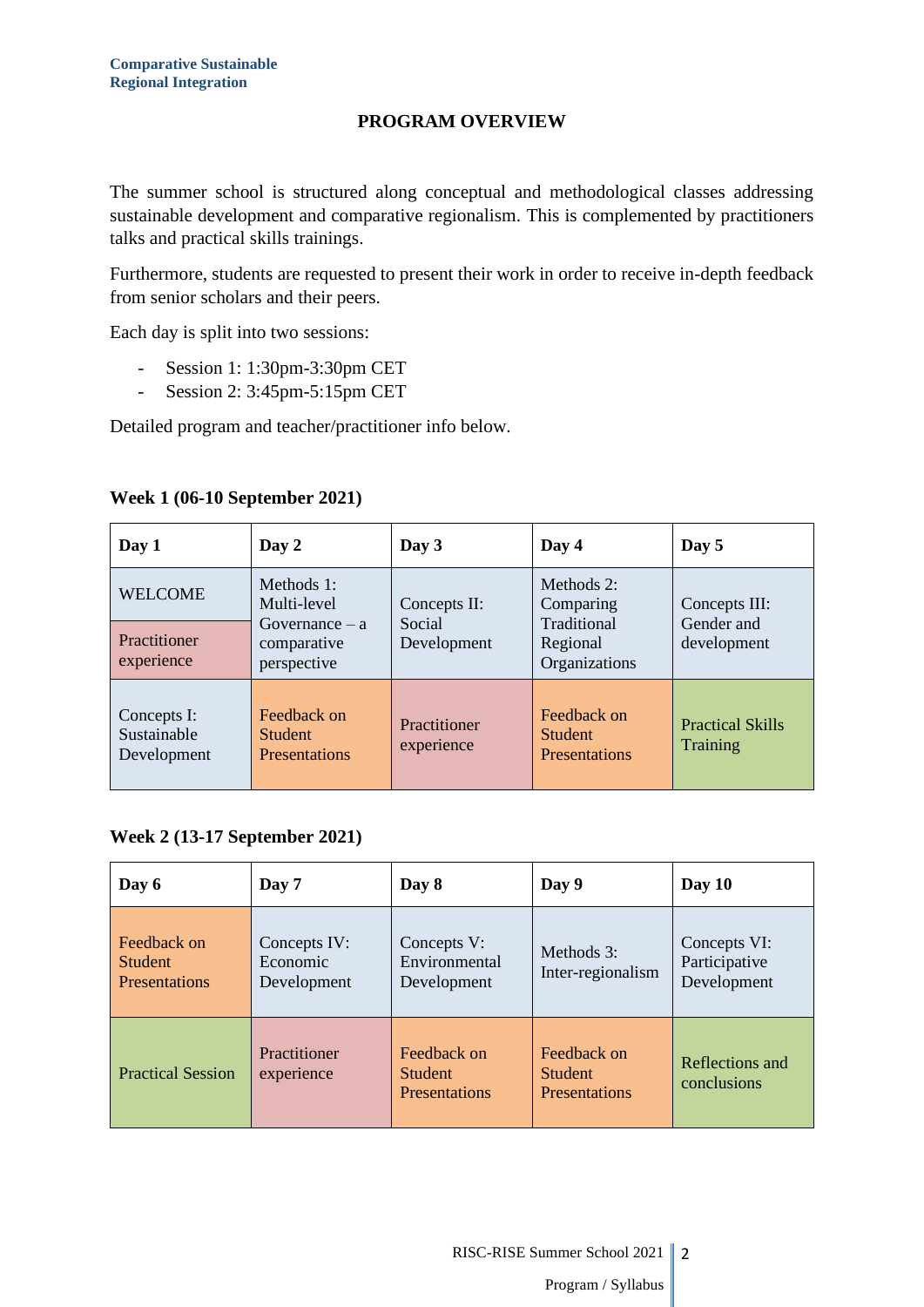## **DETAILED PROGRAM/SYLLABUS**

Please find below the detailed program. You will find the name of the teacher/practitioner, some guiding questions for respective classes, and reading material. The reading material that's **listed first is essential**. Please make sure you read it before class. The remaining material is supplementary.

You will also find your name allocated to a time slot for your presentation, keeping in mind that some of you are not able to be present each day. If you cannot make the slot you were assigned for, please contact Sandra Häbel [sandra.habel@risc-rise.org](mailto:sandra.habel@risc-rise.org) to find a suitable slot for you.

NOTE: Presentations will be pre-recorded, and the 30-minute slot will be used for feedback only. It is thus important, to send your presentation at least a day in advance to give everyone the chance to watch the video and prepare constructive feedback.

### **DAY 1: Sustainable Development**

13:30 – 14:00 Welcome to the Doctoral and Post-doctoral School by RISC-RISE Executives

14:00 – 15:30 Cori Wielenga & Thomas Probert

How do we balance our normative concerns with the SDGs with our desire for our research to have impact?

In instances where working with public and private stakeholders may require of us that we compromise particular academic ideals or normative positions, how far do we go in our compromise?

- *15:30 – 15:45 Break*
- 15:45 17:15 Harlan Koff

How does regional integration affect your communities?

Has regional integration contributed to or undermined sustainable development? In what ways?

#### *Reading Material Part 1:*

- 1. Flurina Schneider et al. How can science support the 2030 Agenda for Sustainable Development? Four tasks to tackle the normative dimension of sustainability
- 2. Goal report SDG 16

## *Reading Material Part 2:*

- 1. Harlan Koff et al. Ten years of re-thinking regions from citizens' perspectives
- 2. Harlan Koff & Sandra Häbel Normative coherence for development: what relevance for responsive regionalism?
- 3. Harlan Koff Perpetuating crises at the source?

RISC-RISE Summer School 2021 || 3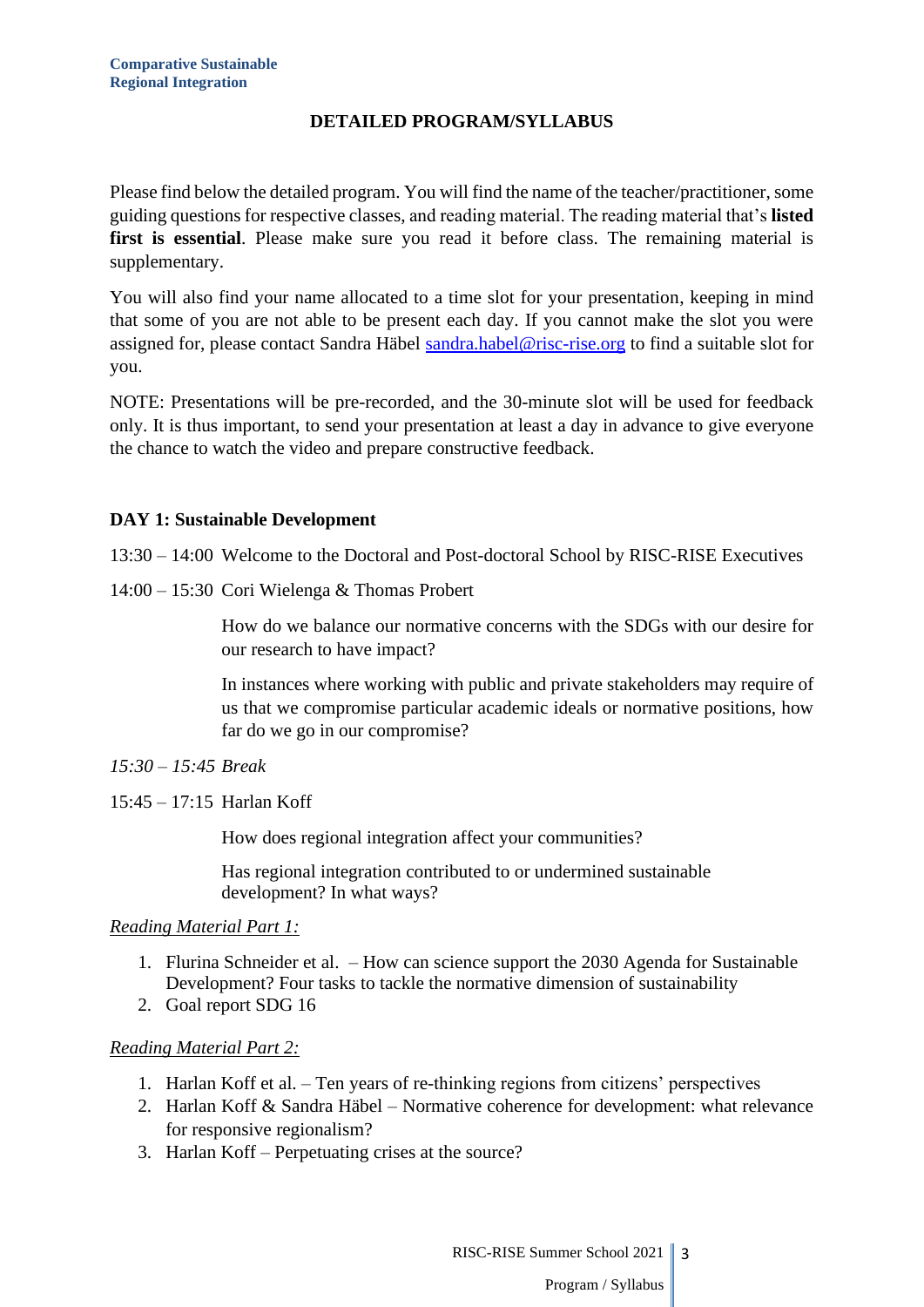## **DAY 2: Multi-level Governance**

13:30 – 15:30 Suzy Graham

Why is the study of multi-level governance (MLG) becoming increasingly important in Comparative Politics and International Relations studies?

Bearing the above question in mind, how can MLG operate optimally in relation to sustainable development initiatives?

*15:30 – 15:45 Break*

- 15:45 17:15 Student Presentations
- 15:45 16:15 Julia
- 16:15 16:45 Esther

#### *Reading Material*:

- 1. Henrik Enderlein et al. Handbook on multi-level governance PART 1
- 2. Coopenergy A guide to multi-level governance
- 3. Katherine Daniell and Adrian Kay Multi-level governance: an introduction
- 4. Sylvia Croese at al. Bringing the Global to the Local: the challenges of multi-level governance for global policy implementation in Africa
- 5. IMPACT A Guide to collaborative multi-level governance for climate resilient development

## **DAY 3: Social Development**

13:30 – 16:30 Claudia Puerta Silva

Taking into account your socio-cultural background, how would you describe social development?

Why could "development" be considered as a hegemonic colonial/modernizing project?

#### *Reading Material*:

1. Walter Mignolo – Sustainable development or sustainable economies?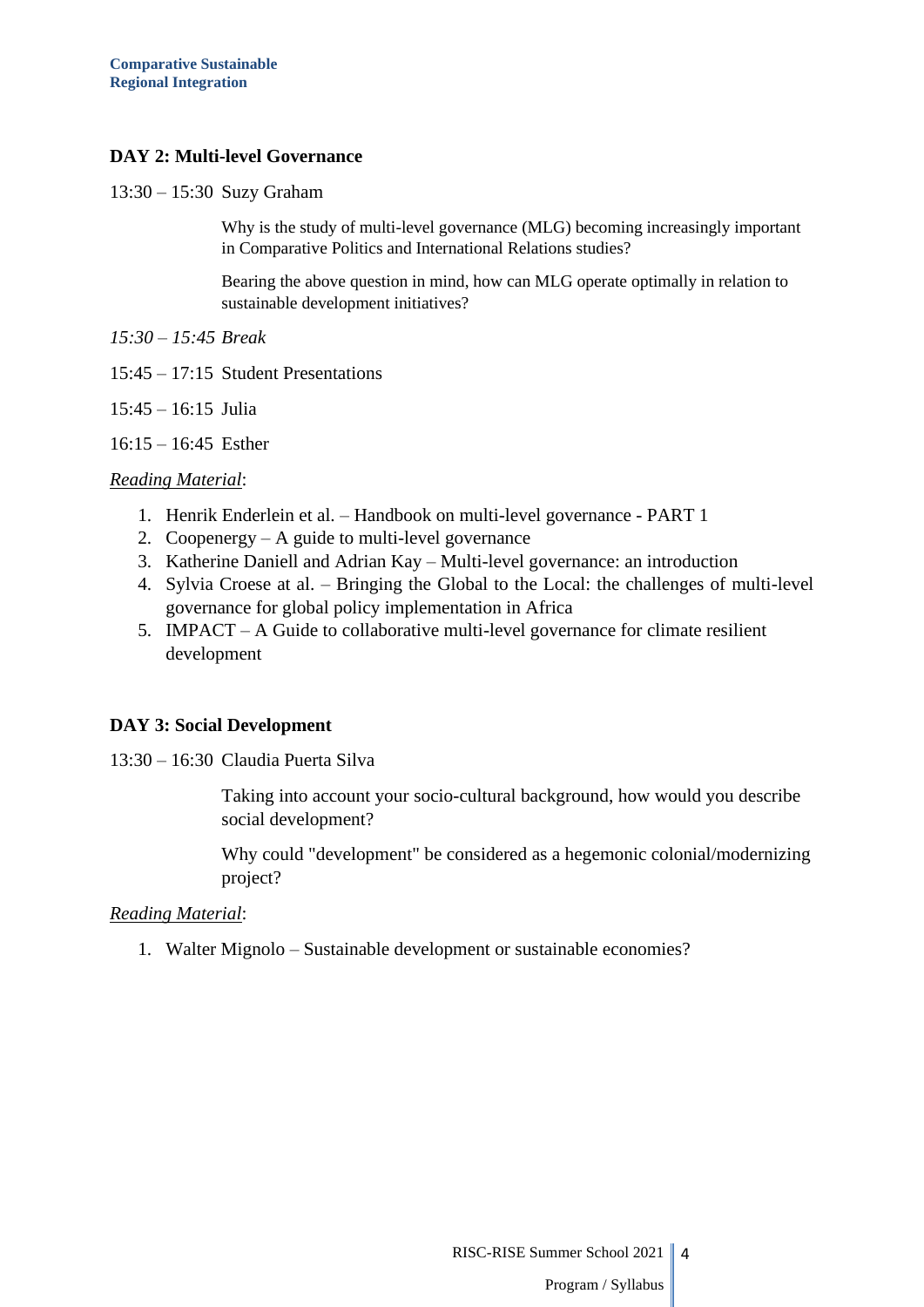## **DAY 4: Comparing Traditional Regional Organizations**

13:30 – 15:30 Robert Compton

Regionalism, much ado about nothing?

How would you go about constructing a comparative regionalism approach to analysis?

*15:30 – 15:45 Break*

- 15:45 17:15 Student Presentations
- 15:45 16:15 Maureen
- 16:15 16:45 Tara

#### *Reading Material*

- 1. Philippe de Lombaerde et al. The problem of comparison in comparative regionalism
- 2. Frederik Söderbaum Rethinking regions and regionalism

#### **DAY 5: Gender and Development**

13:30 – 15:30 Djénéba Traoré *15:30 – 15:45 Break* 15:45 – 17:15 Practical Skills Training by Robert Compton *Reading Material*: NA

#### **DAY 6: Student Presentations & Practitioner Experience**

- 13:30 15:30 Feedback on Student Presentations
- 15:45 16:15 Leon
- 16:15 16:45 Sergio
- 16:45 17:15 Tyne
- *15:30 – 15:45 Break*
- 15:45 17:15 Practical Session: Q&A

*Reading Material*: NA

## RISC-RISE Summer School 2021 || 5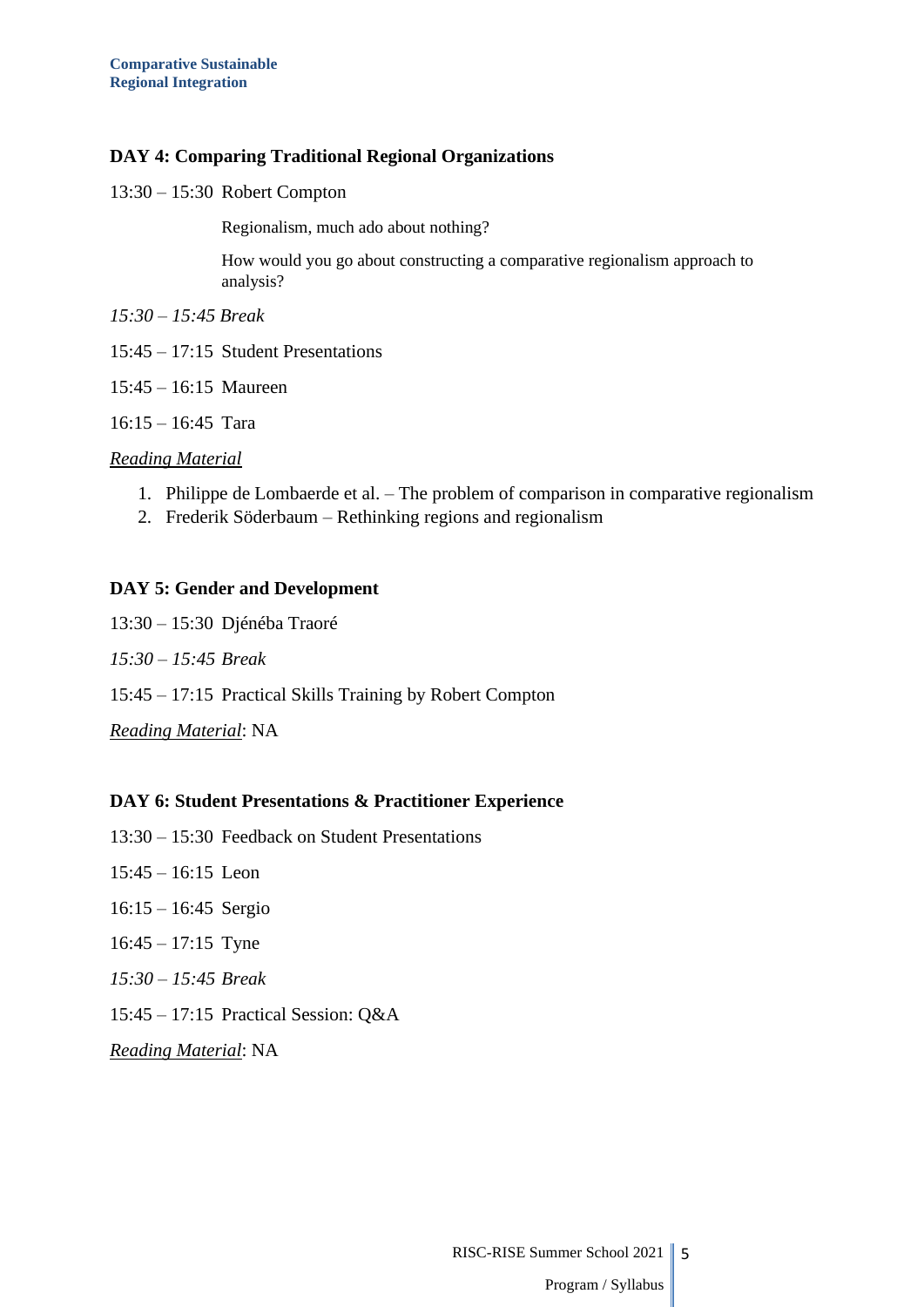## **DAY 7: Economic Development**

13:30 – 15:30 Franz Clément

Do you think public authorities alone can ensure sustainable development while ensuring the promotion of economic growth?

What roles can citizens play in sustainable development while ensuring economic growth? What interactions could exist between public authorities and citizens in this context?

*15:30 – 15:45 Break*

15:45 – 17:15 IGO Talk, Christopher Lilyblad, UNDP Cabo Verde

"Going Glocal?! Sustainable Development Financing Challenges in SIDS: A perspective from Cabo Verde"

Can resource-poor SIDS like Cabo Verde meet their local visions for sustainable development without recourse to global and regional economic integration?

What sources of financing are available to support them and what strategies might they pursue to achieve within the context of the Addis Abeba Action Agenda?

How might domestic market dynamics and trade barriers help or hinder sustainable development?

What is the role of the UN's INFFs in this process?

*Reading Material Part 1*:

<https://regions.regionalstudies.org/ezine/article/connecting-alternative-economies/>

*Reading Material Part 2:*

[Integrated National Financing Framework | Financing for Sustainable Development Report](https://na01.safelinks.protection.outlook.com/?url=https%3A%2F%2Finff.org%2Fresource%2Ffinancing-for-sustainable-development-report-2019&data=04%7C01%7C%7C688edf6f4185414ed52408d972292d14%7C84df9e7fe9f640afb435aaaaaaaaaaaa%7C1%7C0%7C637666343444416981%7CUnknown%7CTWFpbGZsb3d8eyJWIjoiMC4wLjAwMDAiLCJQIjoiV2luMzIiLCJBTiI6Ik1haWwiLCJXVCI6Mn0%3D%7C1000&sdata=sm0yVNYUAgIaZFS%2BKX%2BnZ%2FV51Ew92e68jJ2j%2BC0JuYk%3D&reserved=0)  [2019 \(inff.org\)](https://na01.safelinks.protection.outlook.com/?url=https%3A%2F%2Finff.org%2Fresource%2Ffinancing-for-sustainable-development-report-2019&data=04%7C01%7C%7C688edf6f4185414ed52408d972292d14%7C84df9e7fe9f640afb435aaaaaaaaaaaa%7C1%7C0%7C637666343444416981%7CUnknown%7CTWFpbGZsb3d8eyJWIjoiMC4wLjAwMDAiLCJQIjoiV2luMzIiLCJBTiI6Ik1haWwiLCJXVCI6Mn0%3D%7C1000&sdata=sm0yVNYUAgIaZFS%2BKX%2BnZ%2FV51Ew92e68jJ2j%2BC0JuYk%3D&reserved=0)

#### **DAY 8: Environmental Development**

13:30 – 15:30 Charles Hawksley

What is the current level of economic development of Pacific Islands Countries and Territories (PICTs), and what are some key political, geographic and economic differences between PICTs?

Some countries have large land areas and can exploit forests and arable land to kick start development. What options to do PICTs have for their development? Can PICTs use their resources sustainably?

- *15:30 – 15:45 Break*
- 15:45 16:45 Student Presentations
- 15:45 16:15 Sandy
- 16:15 16:45 Analine
- 16:45 17:15 Mauro

RISC-RISE Summer School 2021 6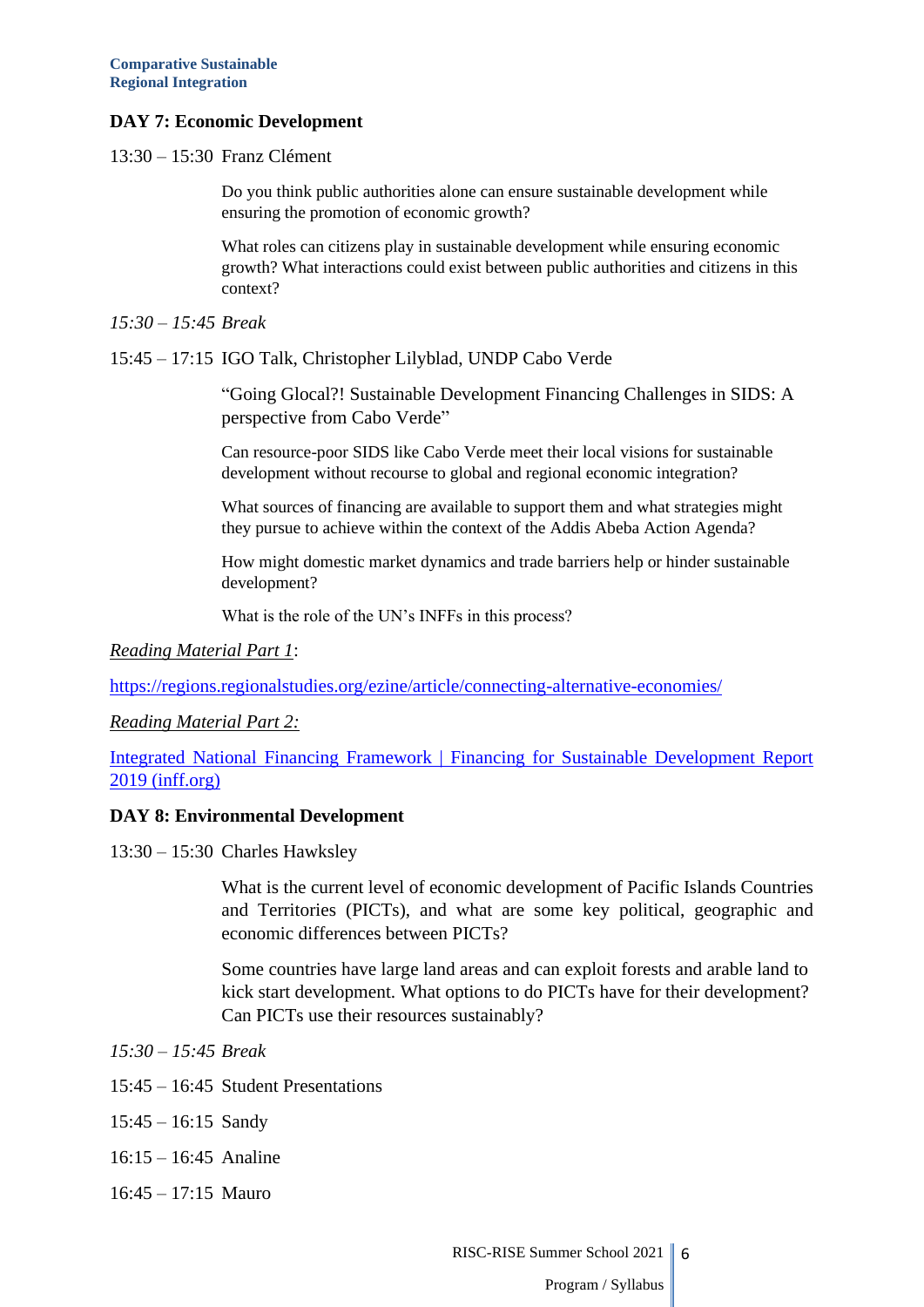### *Reading Material*:

- 1. Two *The Guardian* newspaper articles
- 2. <https://www.forumsec.org/>(please have a look at this website before class too)
- 3. Charles Hawksley & Rowena Ward Ripples of decolonization in the Asia-Pacific
- 4. The Ok Tedi Mine Company's spin on things: [https://oktedi.com/how-we](https://oktedi.com/how-we-work/environmental-sustainability/ok-tedi-environmental-impacts/)[work/environmental-sustainability/ok-tedi-environmental-impacts/](https://oktedi.com/how-we-work/environmental-sustainability/ok-tedi-environmental-impacts/)
- 5. Investigation into land grabbing in PNG's fly river province: [https://pngicentral.org/reports/how-a-murky-foreign-outfit-attempted-to-bankrupt](https://pngicentral.org/reports/how-a-murky-foreign-outfit-attempted-to-bankrupt-png#so-who-owns-itands-now)[png#so-who-owns-itands-now](https://pngicentral.org/reports/how-a-murky-foreign-outfit-attempted-to-bankrupt-png#so-who-owns-itands-now)

### **DAY 9: Inter-regionalism**

13:30 – 15:30 Sandra Häbel

What is inter-regionalism?

What methods help us to study inter-regionalism?

- *15:30 – 15:45 Break*
- 15:45 16:45 Student Presentations
- 15:45 16:15 Indra
- 16:15 16:45 Karl
- 16:45 17:15 Daniel

#### *Reading Material*:

- 1. Jürgen Rüland Interregionalism and international relations: where we stand (Chapter 2 in Baert, F. et al. – Intersecting interregionalism)
- 2. Ralf Roloff Interregionalism in theoretical perspective

#### **DAY 10: Participative Development**

13:30 – 15:30 Victoria Graham

What are the pros and cons (strengths and weaknesses) of participatory development strategies and how do we address the weaknesses?

- *15:30 – 15:45 Break*
- 15:45 17:15 Reflections and Concluding Remarks

#### *Reading Material*:

1. Thomas Tufte & Paolo Mefalopulos – Participatory Communication. A practical guide.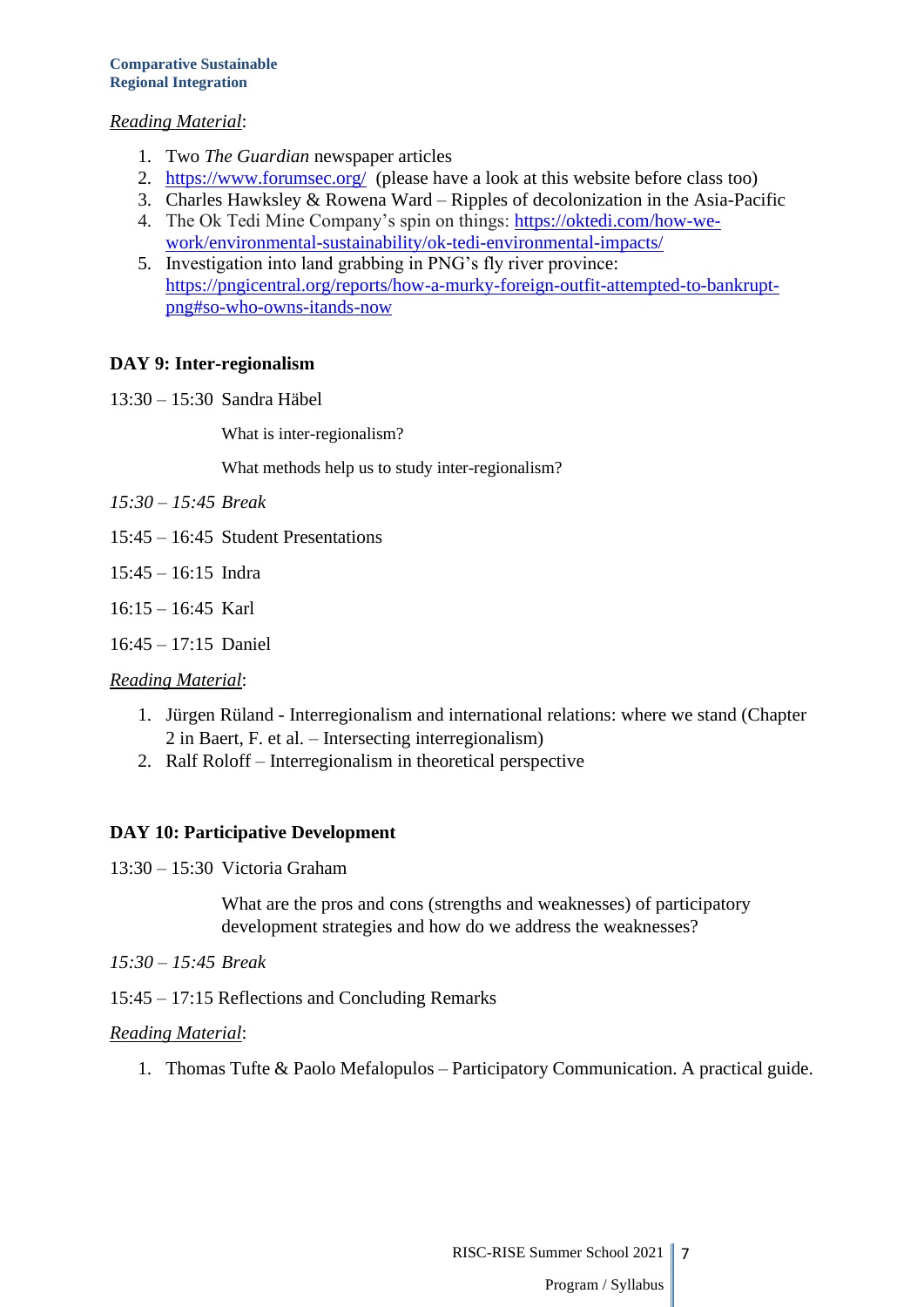## **CERTIFICATION**

Active participation is crucial. In order to receive a certificate of attendance, students have to be present for 80% of the classes, present their work and actively engage in providing feedback to peers.

Active attendance includes: in-class engagement, daily journal entries (about 200 words), one presentation, and a final essay.

In-class engagement: contributing to classes and feedback sessions

Daily journal entries: daily questions are posted on Moodle. Briefly reflect on those questions in about 200 words. Note: no entry for day 1 required.

Presentation: One 10-minute presentation about your work. Feedback sessions will be used to provide feedback on your work and help you overcome challenges you might face.

Final essay: the final essay is a reflection of the (post-)doctoral school and how it has influenced your project. More detailed instructions will be posted on Moodle. Please submit your 3000– 5000-word essay on Moodle by 03 October 2021.

All credits will be awarded by home institutions according to their own guidelines and requirements. RISC-RISE will provide any necessary documentation.

## RISC-RISE Summer School 2021 || 8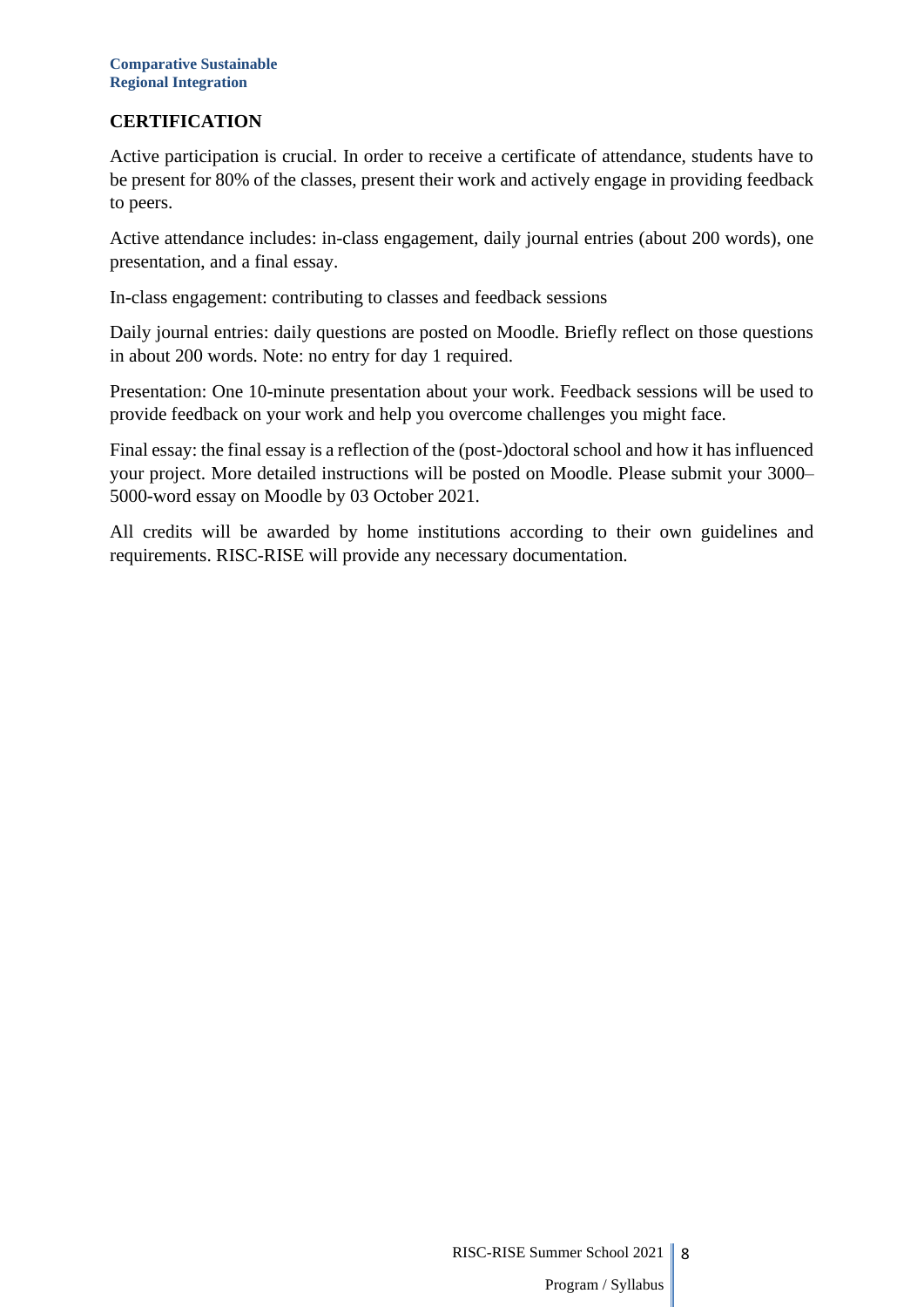## **TEACHER BIOS**

#### **Dr. Charles Hawksley**

Senior Lecturer, Politics and International Studies, University of Wollongong

[https://scholars.uow.edu.au/display/charles\\_hawksley](https://scholars.uow.edu.au/display/charles_hawksley) <https://www.linkedin.com/in/charles-hawksley-02658443/>

#### **Dr. Claudia Puerta Silva**

- Associate Professor, University of Antioquia

[https://view.genial.ly/60ef4fcf20e2320d04cdd2fb/presentation-c-profesores](https://view.genial.ly/60ef4fcf20e2320d04cdd2fb/presentation-c-profesores-departamento-de-antropologia-udea)[departamento-de-antropologia-udea](https://view.genial.ly/60ef4fcf20e2320d04cdd2fb/presentation-c-profesores-departamento-de-antropologia-udea)

[https://scholar.google.es/citations?user=M2qyKsAAAAAJ&hl=es&authuser=2](https://na01.safelinks.protection.outlook.com/?url=https%3A%2F%2Fscholar.google.es%2Fcitations%3Fuser%3DM2qyKsAAAAAJ%26hl%3Des%26authuser%3D2&data=04%7C01%7C%7Cd7d0c5b12a914a4bf25108d96e4a5153%7C84df9e7fe9f640afb435aaaaaaaaaaaa%7C1%7C0%7C637662087749233222%7CUnknown%7CTWFpbGZsb3d8eyJWIjoiMC4wLjAwMDAiLCJQIjoiV2luMzIiLCJBTiI6Ik1haWwiLCJXVCI6Mn0%3D%7C1000&sdata=%2BCqWQYM4GMIpvlwgFhF1sK5WwWjh%2BabC7Xta69VeRcc%3D&reserved=0)

## **Dr. Djénéba Traoré**

- Director-General, West Africa Institute

[https://wai-iao.ecowas.int/index.php/en/2013-01-23-07-59-53/2012-11-16-10-](https://wai-iao.ecowas.int/index.php/en/2013-01-23-07-59-53/2012-11-16-10-59-19/12-general/content/secretariat-of-wai/21-managing-director) [59-19/12-general/content/secretariat-of-wai/21-managing-director](https://wai-iao.ecowas.int/index.php/en/2013-01-23-07-59-53/2012-11-16-10-59-19/12-general/content/secretariat-of-wai/21-managing-director)

<https://www.researchgate.net/profile/Djeneba-Traore>







#### **Franz Clément**

- Research Associate, Luxembourg Institute of Socio-Economic Research

<https://liser.elsevierpure.com/en/persons/franz-cl%C3%A9ment>

<https://www.linkedin.com/in/franz-cl%C3%A9ment-88214180/>

#### **Dr. Harlan Koff**

- Professor of Social Sciences, Migration Studies, University of Luxembourg
- RISC-RISE Co-President

[https://wwwen.uni.lu/research/fhse/dgeo/people/harlan\\_koff](https://wwwen.uni.lu/research/fhse/dgeo/people/harlan_koff)

<https://orcid.org/0000-0002-9799-0893>



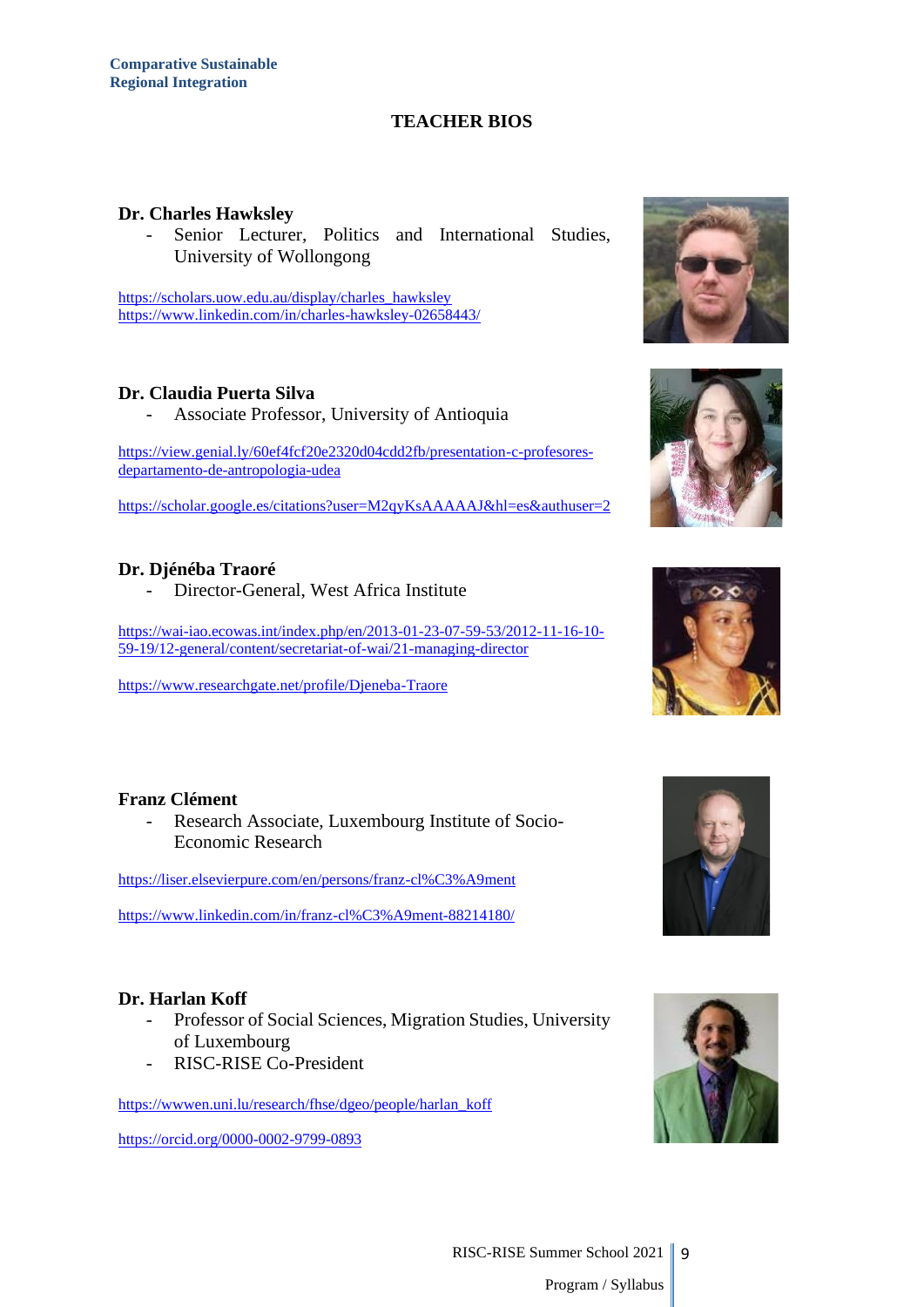#### **Dr. Robert Compton**

- Professor of Political Economy, SUNY Oneonta
- chair of the Department of Africana and Latino Studies, SUNY Oneonta

<https://suny.oneonta.edu/africana-latinx-studies/faculty-staff>

<https://www.linkedin.com/in/robert-compton-917954a/>

#### **Dr. Sandra Häbel**

- RISC-RISE Associate Director

<https://www.sandrahabel.eu/>

<https://orcid.org/0000-0002-9465-0279>

<https://www.linkedin.com/in/sandrahabel/>

#### **Dr. Suzanne Graham**

- Associate Professor of International Relations, University of Johannesburg
- Vice Dean Teaching and Learning, University of Johannesburg
- RISC-RISE Co-President

<https://www.uj.ac.za/contact/Pages/Suzanne-Graham.aspx>

<https://orcid.org/0000-0002-5122-3330>

<https://www.linkedin.com/in/suzanne-graham-1715a2119/>

## **Dr. Victoria Graham**.

- Professor
- Head of Political Science Department, University of Pretoria
- RISC-RISE Executive Director

<https://www.up.ac.za/political-sciences/article/43229/personeel>

<https://orcid.org/0000-0002-7513-7218>

<https://www.linkedin.com/in/victoria-graham-55132b208/>







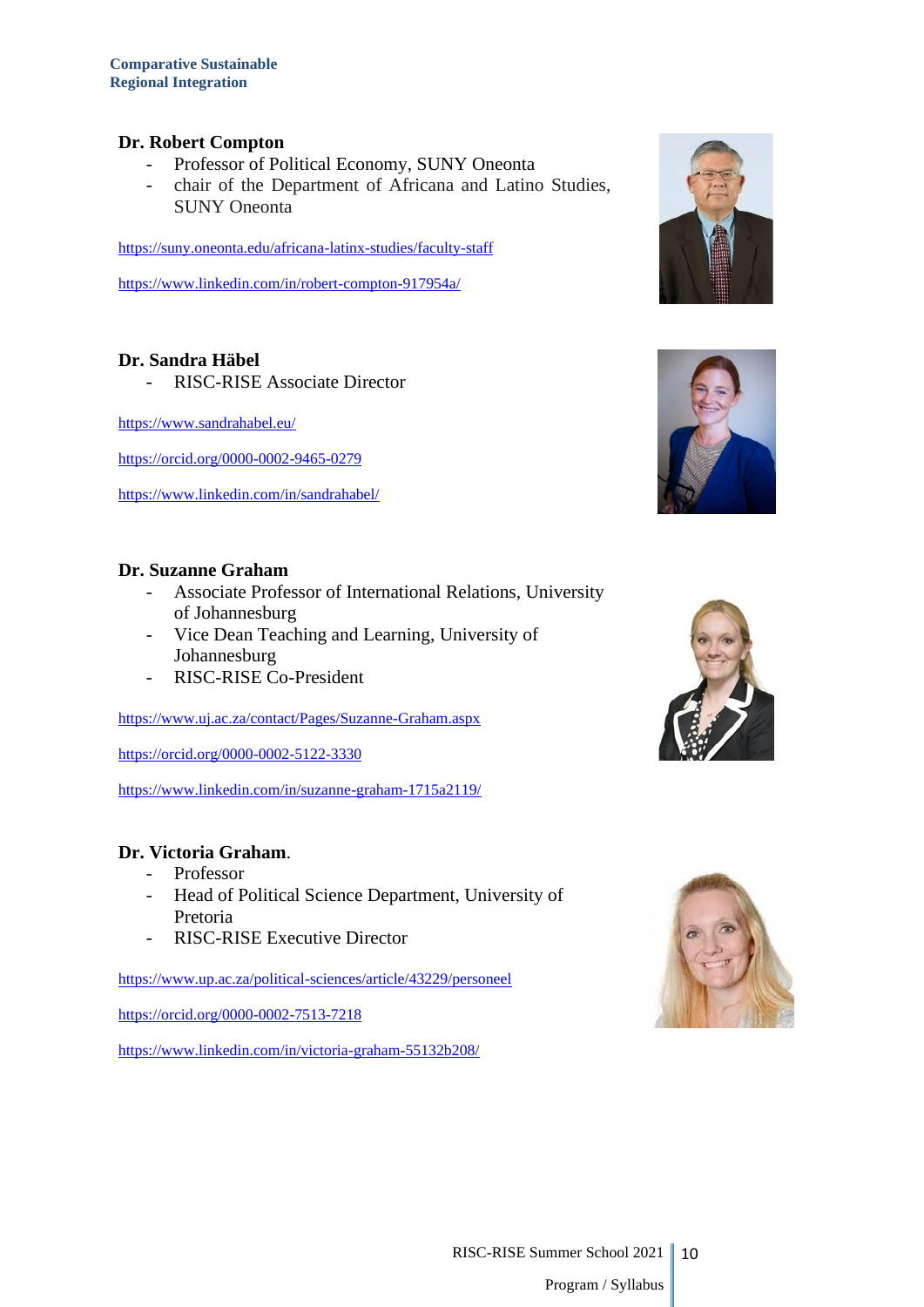## **PRACTITIONER BIOS**

## **Dr. Christopher Marc Lilyblad**

Development Economist Head of Strategy and Policy Unit, a.i. UNDP, UNICEF & UNFPA Joint Office in Cabo Verde Author of *Sovereignty and Illicit Social Order: Global Modernity, Local Agony* <https://caboverde.un.org/> (Portuguese only)

## **Dr. Cori Wielenga**

Dr. Cori Wielenga is the acting Director of the Centre for Mediation in Africa and a senior lecturer in the Department of Political Sciences at the University of Pretoria. Her research interest is in the intersection of local, national and international justice and governance systems in Africa. To this end, she has spent time in Rwanda, Burundi, Zimbabwe, Mozambique, Namibia, Nigeria and South Africa to understand the impact of these intersecting systems of justice and governance on people 'on the ground'.

#### **Dung Mai (tbc)**

After graduating from university, Dung has started to work for International Organizations that focus on programs of environmental protection, community development and disaster risk reduction. She has more than 15 years working with those organizations whose mission are helping to protect the environment at the industrial zones, supporting the disadvantaged ethnic communities at the remote mountainous areas to develop and assisting the at-risk natural disaster areas to build their resiliency by reducing potential risks and strengthening their strengths. In 2019, she stopped working for the international organizations and started her own road by setting up a local organization in Vietnam to continue her mission.

CORMIS is the name of the organization that she founded. Here, she continues to serve the marginalized people, help them to improve their quality of lives through the programs that CORMIS has tried to implement by their internal resources.

At CORMIS, Dung and her core members work with different groups of marginalized people. They are orphaned children, children with disabilities, children living in difficult situation at remote mountainous areas, people with disabilities, non-disabled women with unstable job and low income, the elderly. She also works very closely with people suffering from stress and trauma. These are the key people that she and other members in CORMIS have been working to support until now.

She has various projects running which are revolving around upcycling for well-being, capacity building for the associations of marginalized people, disaster risk management in climate change context and the mental health. Her work allows her to provide direct support to the

> RISC-RISE Summer School 2021 || 11 Program / Syllabus